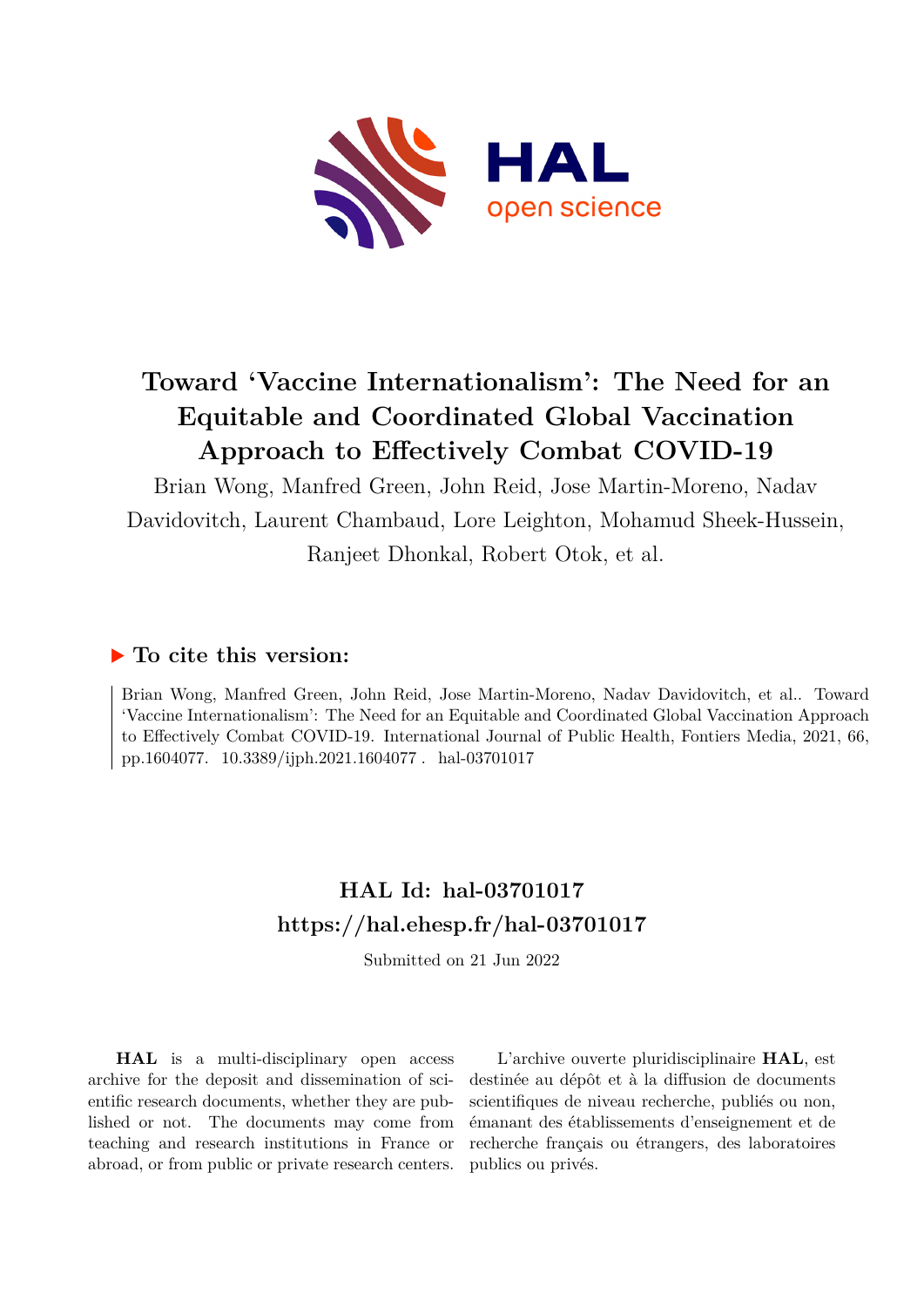

# Toward 'Vaccine Internationalism': The Need for an Equitable and Coordinated Global Vaccination Approach to Effectively Combat COVID-19

Brian L. H. Wong<sup>1,2</sup>\*, Manfred S. Green<sup>2,3</sup>, John Reid<sup>2,4</sup>, Jose M. Martin-Moreno<sup>2,5,6</sup>, Nadav Davidovitch<sup>2,7</sup>, Laurent Chambaud<sup>2,8</sup>, Lore Leighton<sup>9</sup>, Mohamud Sheek-Hussein<sup>2,10</sup>, Ranjeet Dhonkal<sup>2,11</sup>, Robert Otok<sup>9</sup> and John D. Middleton<sup>2,12\*</sup>

<sup>1</sup>MRC Unit for Lifelong Health and Ageing at UCL, University College London, London, United Kingdom, <sup>2</sup>Vaccination Group, COVID-19 Task Force, Association of Schools of Public Health in the European Region (ASPHER), Brussels, Belgium, <sup>3</sup>School of Public Health, Faculty of Social Welfare and Health Sciences, University of Haifa, Mount Carmel, Israel, <sup>4</sup>Department of Public Health and Wellbeing, University of Chester, Chester, United Kingdom, <sup>5</sup>Department of Preventive Medicine and INCLIVA, University of Valencia, Valencia, Spain, <sup>6</sup>Honours Committee, Association of Schools of Public Health in the European Region (ASPHER), Brussels, Belgium, <sup>7</sup>Department of Health Systems Management, Ben-Gurion University of the Negev, Beersheba, Israel, <sup>8</sup>École des Hautes Etudes en Santé Publique, Rennes, France, <sup>9</sup>Secretariat, Vaccination Group, COVID-19 Task Force, Association of Schools of Public Health in the European Region (ASPHER), Brussels, Belgium,  $^{10}$ College of Medicine and Health Sciences, United Arab Emirates University, Al-Ain, United Arab Emirates,  $^{11}$ Department of Health Sciences, Faculty of Life Sciences, Hamburg University of Applied Sciences, Hamburg, Germany, <sup>12</sup>Executive Board, Association of Schools of Public Health in the European Region (ASPHER), Brussels, Belgium International Journal of Public Health **Coordination** and **Coordination Coordination Coordination Coordination Coordination Coordination Coordination Coordination Coordination Coordination Coordination** 

Keywords: COVID-19, vaccination, equity, global health, vaccine distribution, policy, global governance, vaccine policy

### Edited by:

Nino Kuenzli, Swiss Tropical and Public Health Institute (Swiss TPH), Switzerland

### \*Correspondence:

Brian L. H. Wong [b.wong@ucl.ac.uk](mailto:b.wong@ucl.ac.uk) John D. Middleton [john.middleton@aspher.org](mailto:john.middleton@aspher.org)

Received: 10 March 2021 Accepted: 15 March 2021 Published: 14 April 2021

#### Citation:

Wong BLH, Green MS, Reid J, Martin-Moreno JM, Davidovitch N, Chambaud L, Leighton L, Sheek-Hussein M, Dhonkal R, Otok R and Middleton JD (2021) Toward 'Vaccine Internationalism': The Need for an Equitable and Coordinated Global Vaccination Approach to Effectively Combat COVID-19. Int J Public Health 66:1604077. doi: [10.3389/ijph.2021.1604077](https://doi.org/10.3389/ijph.2021.1604077) The prompt achievement of (vaccine-derived) herd immunity worldwide should be the core aim of all COVID-19 vaccination programmes, as it would thereby minimize viral transmission both between and within countries [1, 2]. Failure to address underlying structural and systemic inequalities in the acquisition and delivery of vaccinations is a fundamental ethical and moral concern. Additionally, there is a strategic imperative with pragmatic consequences in ensuring other vital goals of comprehensive global vaccination. These include: supporting sustainable economic development; allowing international travel/ movement; and restoring adequate, accessible health and social care systems for all populations worldwide.

No region/nation will truly be free of the pandemic until all nations are free of it. Until an international consensus has been reached and a coordinated operational strategy has been adopted, the virus will find new vulnerable populations and continue to spread [3]. It will neither respect international boundaries, nor be limited/eradicated by sporadic vaccination coverage across populations and countries. It will continue to replicate and mutate to new, unpredictable forms, which potentially limit the effectiveness of current and future vaccines, and further threaten global health security and economic prosperity. Consequently, there will persist a need for restrictions on international travel, variably and inadequately implemented by individual countries.

ASPHER is deeply concerned about chaotic differences in vaccination policies between and within countries which threaten our collective ability to control and suppress the virus worldwide [4]. Given the potential for further virus mutations, some of which may be vaccine-resistant, the need for a coordinated global approach to vaccination through an equity lens has never been more evident. We need to overcome the ugly face of 'vaccine nationalism' and replace it with 'vaccine internationalism'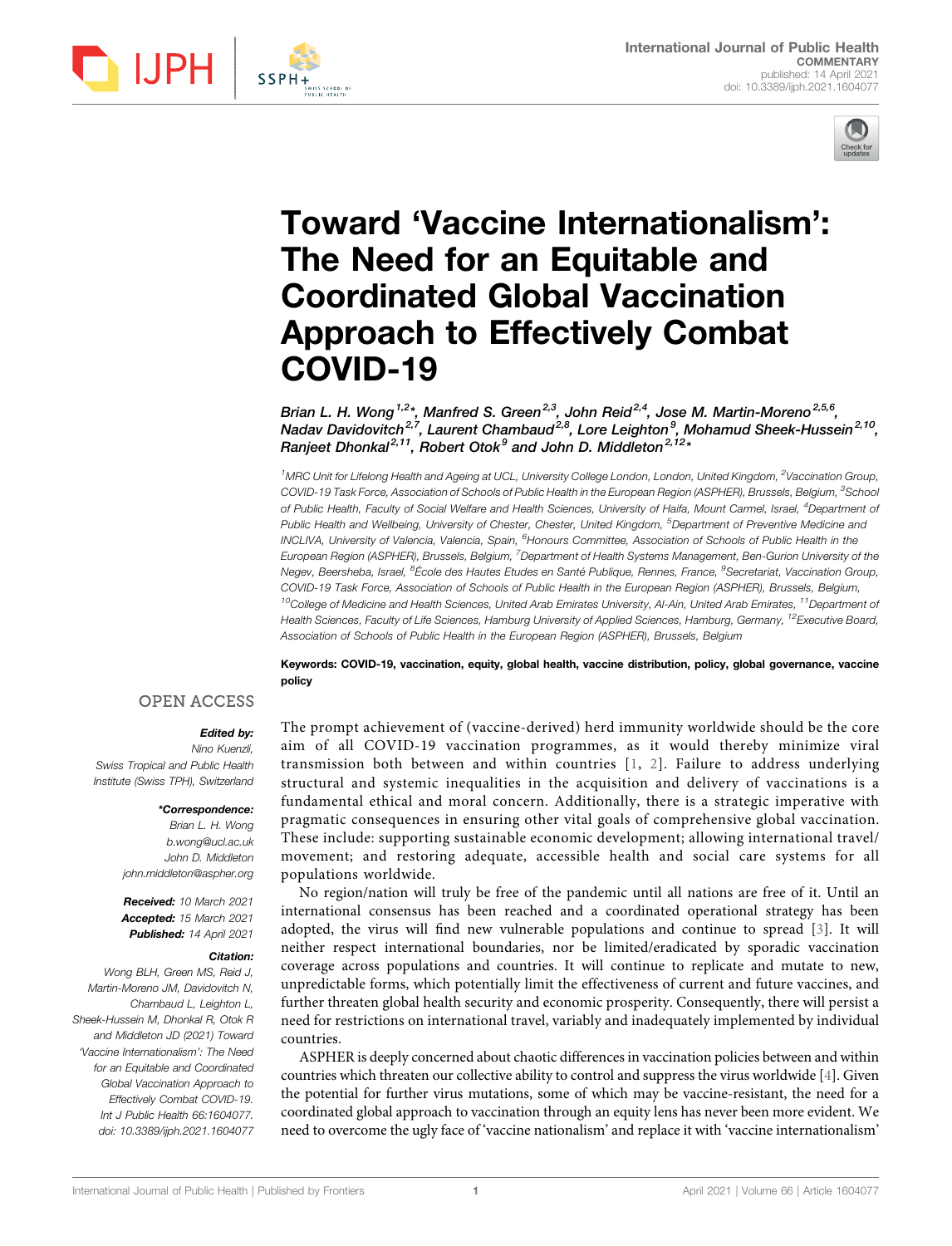[5] if we are to address the challenges impeding global access to COVID-19 vaccines (production, affordability, allocation, and deployment) [6].

ASPHER calls upon the WHO to lead efforts in securing global international collaboration and capacity (in immunology, virology, public health, and vaccinology) to anticipate potential antigenic drift/shift in the severe acute respiratory syndrome coronavirus 2 (SARS-COV-2) virus. It is crucial for the WHO to not only bolster its efforts to maintain and develop comprehensive vaccine responses to the virus, but also adapt them to combat potential new strains.

ASPHER calls upon national governments to commit to international vaccine leadership through the WHO, supported by other key international agencies and integrated with the COVAX GAVI initiative. National governments must adopt an international consensus with a clear public health strategy and measurable targets for reducing the virus spread. Such a strategy requires recognition of the need for appropriate vaccine deployment, in accordance with local health system contexts and is not merely about obtaining funding to support poorer countries with vaccine access [7]. ASPHER further calls on national governments to contribute to a coordinated international effort to ensure vaccine deployment programmes are comprehensive and fit for purpose, with considerations made regarding the circumstances within countries in which they are administered. Additionally, we call on national governments to strengthen issues around anticipating new variants and decreasing effectiveness of vaccines, proactively planning for if/when vaccines stop working to prevent mild/moderate disease as well as considering how countries are reimbursed for vaccines purchased which may be less effective. Finally, it is essential that national governments evaluate their need to access global vaccine stockpiles, bearing in mind the context of global equity.

Global surveillance and disease epidemiology, rapid reporting of vaccine delivery and uptake with planned seroprevalence studies, and support for alerting and mobilizing outbreak control for emergent diseases within the rapid reporting dashboard are crucial components of a coordinated global approach. Therefore, ASPHER calls upon the WHO and national public health agencies to develop an international nomenclature for current and future virus mutations as well as urgently revise and agree on global evaluation frameworks for COVID-19 vaccines, building upon historical and recent pandemic-related approaches to communicable disease control, elimination, and eradication. We further call for the reporting of funding levels backed with COVAX pledges from countries and timely delivery of vaccines as well as the facilitation of post-marketing surveillance, including that of pharmaceutical companies.

ASPHER also calls upon civil society organisations (CSOs) and schools of public health to support the WHO and national governments in catalyzing efforts to combat the spread of

disinformation and misinformation. CSOs and schools of public health must not only continue to convey factual, evidence-based information, but also identify and share best practices and expertize with policymakers.

ASPHER strongly believes the creation of a range of vaccines to combat SARS-COV-2 is a major scientific achievement brought about through truly international efforts. We reinforce our stance on the need for transparent and evidence-based decision making in policy, particularly with respect to vaccination approaches [8]. The willingness of scientists to collaborate must now be matched by politicians from all nations. Without coordinated global capacity and collaboration to anticipate new virus strains and new vaccine modifications, we may be faced with a perpetual COVID pandemic. As such, the costly 'vaccine nationalism' we have seen thus far must not persist [9].

Politicians of all nations must commit to a global strategy for the control and eventual elimination of the SARS-COV-2 virus. There must be a genuine commitment to ensuring equitable access to vaccines both between and within countries. This is more than just a fundamental question of fairness and the right of all global citizens to health. The virus will not be eliminated anywhere, if it is not eliminated everywhere. Restoring the pursuit of health and better socioeconomic futures for all requires global commitment to the largest vaccination program to date. For this to succeed, nations will need to pool their resources and sovereignty, and put their weight behind the WHO's leadership.

Recent disputes between the EU and the United Kingdom on vaccine distribution [10] drastically undermine effective vaccine rollout globally, doing more harm than good. Political leaders have set high expectations among their citizens to ensure rapid vaccine rollouts; however, limitations in technical production are inherent to all vaccine production efforts. While we have seen extraordinary success so far and so quickly, it is important to bear in mind that disinformation and misinformation will persist, and there are both commercial and political factors at play which can exacerbate existing health inequities [1]. Vaccine internationalism requires measured calm heads, diplomacy, and generous visionary leadership. Our aim above everything else as a global community needs to be defeating the virus first.

### AUTHOR CONTRIBUTIONS

BW led the writing of this manuscript. All authors contributed to the writing of the manuscript.

### CONFLICT OF INTEREST

The authors declare that the research was conducted in the absence of any commercial or financial relationships that could be construed as a potential conflict of interest.